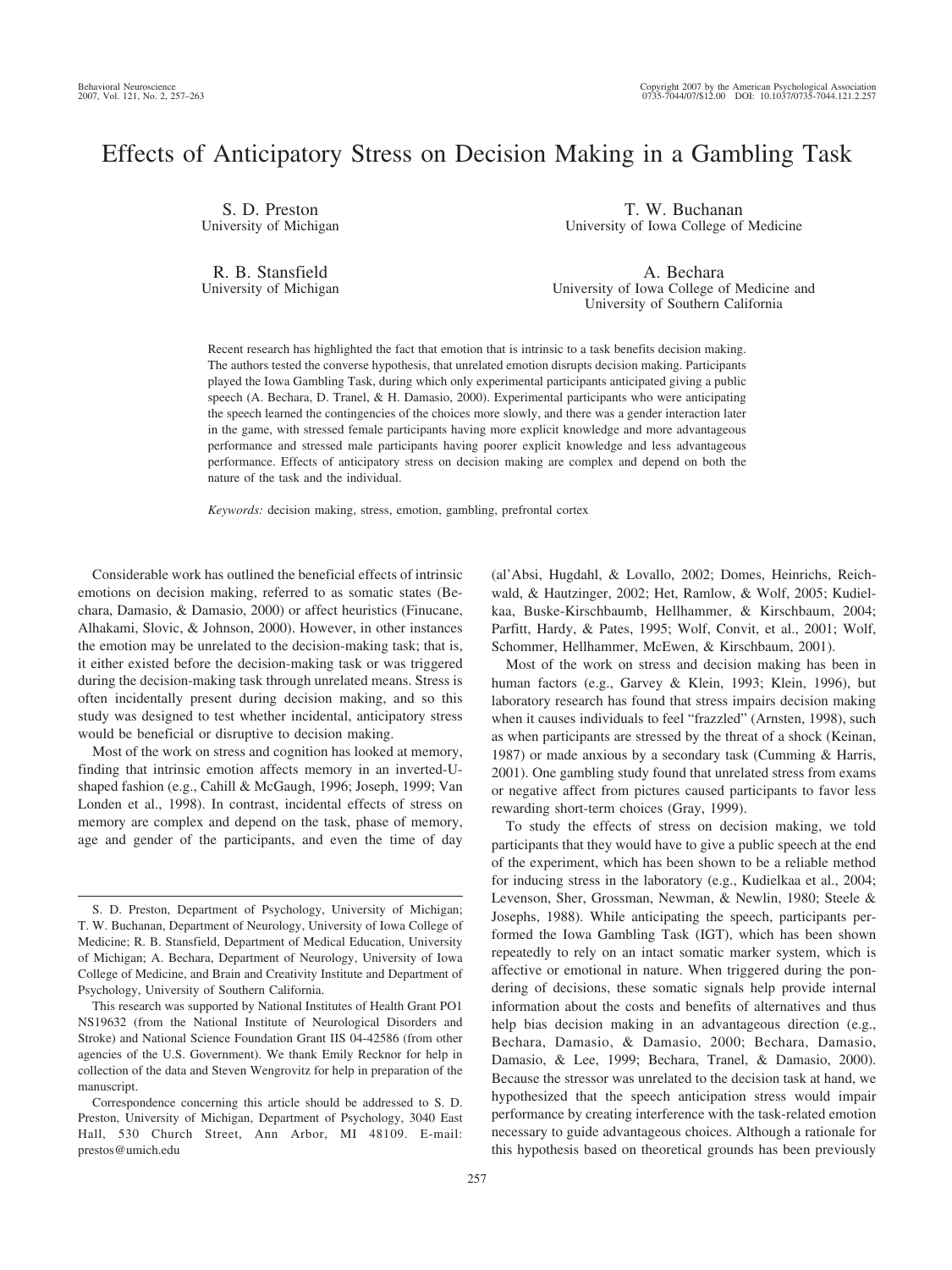provided (Bechara & Damasio, 2005), no empirical evidence has been obtained that would support or refute such a hypothesis. This was the primary aim of this study.

## Method

# *Participants*

Participants were healthy adults (mean age  $= 32.38$  years,  $SD =$ 10.69), recruited from and tested at the University of Iowa Hospitals and Clinics. None had neurological or psychiatric illness or were on medication. There were 20 men and 20 women; half of each gender were randomly assigned to the control or experimental group. The experiment was approved by the University of Iowa's Institutional Review Board, and all participants gave informed consent in compliance with federal and institutional guidelines.

# *Procedures*

Briefly, all participants completed baseline questionnaires as well as the original version of the IGT, which served in this study as a practice game. Experimental participants, but not control participants, were told about the public speech. Finally, all participants performed a repeat test version of the IGT, which served as a test game.

The State–Trait Anxiety Inventory (STAI; Spielberger, Gorsuch, Lushene, Vagg, & Jacobs, 1977) was used to assess anxiety, and the Positive and Negative Affect Schedule (PANAS; Watson, Clark, & Tellegen, 1988) was used to asses changes in positive and negative affect. The STAI–Trait was administered when the participants first arrived; the STAI–State and PANAS were administered when participants first arrived and after the 50th pick in the practice and test games.

After the baseline questionnaires, psychophysiological electrodes were attached inferior to the costal margin and anterior to the sternocleidomastoid muscle to record heart rate using Lead II electrocardiogram in an Astro-Med polygraph (Warwick, RI) at 1000 Hz and simultaneously converted from analog to digital format and transferred to a computer using MP100WS (Biopac Systems, Santa Barbara, CA). The recorded data were analyzed in beats per minute with AcqKnowledge III (Biopac Systems). Heart rate data were collected throughout the practice game, the test game, and the time between the two games, hereafter referred to as the *reveal period*, when the participants were being told about the speech. The effect of the speech manipulation on heart rate response for each participant is referred to hereafter as *c*, the proportionate change in the reveal period relative to baseline:  $c =$ ([mean heart rate for reveal period – mean heart rate for practice game] / mean heart rate for practice game).

The method for administering the IGT was the same as described in prior studies (Bechara, Tranel, & Damasio, 2000) except where noted. Participants were seated at a computer showing four card decks and were instructed to pick one card at a time from any deck and to win as much money as possible. In the IGT, each pick results in both a win and a loss (all monetary changes are hypothetical). Two of the decks yield relatively larger monetary gains (rewards) but also occasional larger monetary losses (punishments), resulting in a net loss if chosen too often. The other two decks had relatively smaller immediate gains (rewards), but the losses (punishments) were also relatively smaller, resulting in a net gain. All participants first performed the original version of the gambling task (the "practice game," also known as Version ABCD, with each letter corresponding to one of the four decks, each with different contingencies). After the practice game, experimental participants were told about the public speaking task awaiting them after the next game (the "test game," also known as the repeat test Version KLMN, with the four new letters referring to the four new contingencies), while control participants sat quietly.

After the practice game and before the test game, only experimental participants were told in detail about the speech to be delivered after the test game. The topic of the speech was "What I dislike about my body and physical appearance," after Levenson et al. (1980). The experimental participants were explicitly told that they would have to speak on the topic for 5 min and that they would be judged on "clarity, organization, articulation, openness, and defensiveness." With the participant watching, a video camera and a microphone were set up and directed toward the participant, a two-way mirror was revealed behind a wooden roll-up screen, and a timer was placed next to the participant's computer screen. The experimenter told the participant that there could be people watching the speech from behind the two-way mirror. The timer was set to 20 min, and the participant was told that the timer would count down to zero during the second gambling task, at which time they would have to give the speech (as a reminder, they were told that 20 min was more than sufficient to finish the task). After the test game and all self-report questions, experimental participants were told that the speech was voluntary and that they would not have to give the speech if they opted not to at that point in the study (cf. Steele & Josephs, 1988). No participants chose to actually give the speech at the end.

Procedures were identical for control participants, except there was no description of a speech before the test game. Participants sat quietly, and the experimenter talked to them briefly to occupy the same amount of time. The camera, microphone, timer, and mirror were hidden from view.

The repeat test version of the IGT (Version KLMN), which was used as the test game in this study, was designed to follow the original IGT (Version ABCD), which was used as the practice game in this study. As such, the contingencies of the four card decks were intentionally made more difficult in order to counteract the effects of practice and learning when individuals play the game in the ABCD version (for more information, see Hernandez & Bechara, 2006; Hernandez, Lu, Hyonggin, & Bechara, 2006). The increased difficulty of the repeat test version, or the test game in this case, introduces variance between the two games, and including both games uses more degrees of freedom, which would decrease the power of the experiment overall. Therefore, in order to increase the statistical power, rather than using a full-factorial, pretest–posttest design we used a between-subjects design on the test game data only. We analyzed gambling performance by subtracting the sum of picks from the two disadvantageous decks from the sum of picks from the two advantageous decks (i.e.,  $[(K + M)]$  $-(L + N)$ ]). A separate net score was calculated for each block (20 picks in each of five blocks, totaling 100 picks).

Previous research has revealed that IGT performance improves significantly between the first, second, and third blocks,  $t(212)$  <  $-2.71, p \leq .01$ , when scores reach the asymptote, and that there are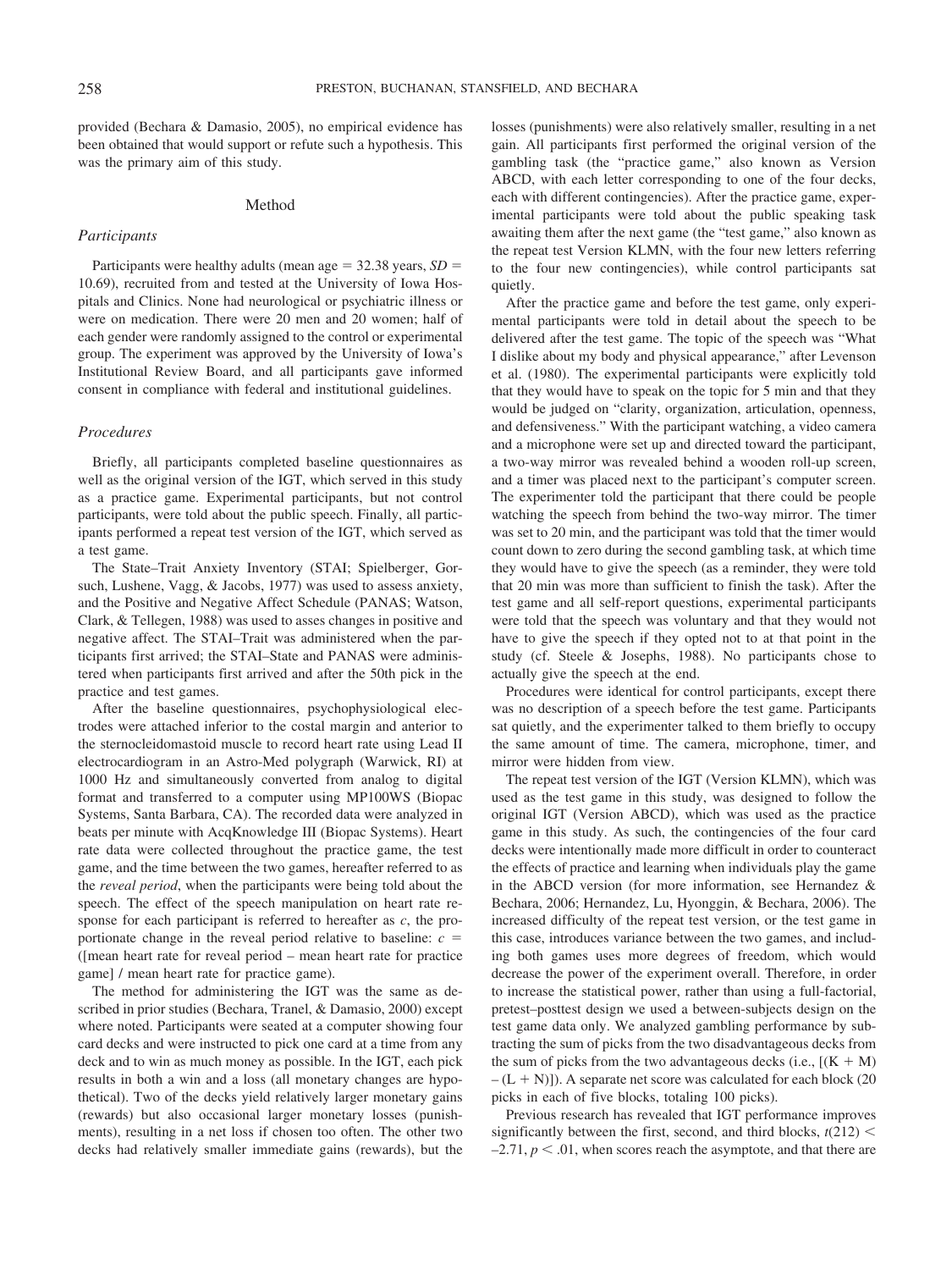no differences between the fourth and fifth blocks,  $t(212) > -1.87$ , *ns* (Stansfield, Preston, & Bechara, 2003). Thus, to increase the sensitivity of our dependent measures, after an omnibus analysis of variance (ANOVA) comparing across all blocks, we divided the game into the learning phase (Blocks 1, 2, 3—i.e., Trials 1–60) and the performance phase (Blocks 4 and 5—i.e., Trials 61–100) to discriminate anticipatory stress effects on learning the contingencies versus on risk biases after the contingencies have been learned.

To determine the level of explicit knowledge participants had about the four decks, the experimenter interrupted participants after they picked from a disadvantageous deck (and experienced a loss) between Picks 80 and 90 of the test so that participants could mark on a horizontal line how good (to the right) or bad (to the left) they thought each deck was. This is referred to as *explicit knowledge*, measured as the distance in centimeters the mark was to the right for the sum of the advantageous decks minus the sum of the disadvantageous decks  $([K + M] - [L + N])$ . Debates about this technique for assessing explicit knowledge (Maia & McClelland, 2004) are less problematic this late in the game.

### *Analyses*

Analyses were performed using SPSS Version 11.0.4 for Macintosh. Manipulation checks were conducted on *c*, STAI, and PA-NAS using Student's *t* test to confirm that there were no differences among participants at baseline and to confirm that experimental participants were more stressed. A repeated measures ANOVA was used to compare differences in performance across the five blocks of the test game between control and experimental participants. Because the stressor could affect participants differently in the learning and performance phases of the game, additional analyses were conducted on the learning and performance phases separately in case the manipulation affected those phases differently. Control and experimental participants were compared in the learning phase (Blocks 1, 2, and 3) using an *F* test to look for differences between control and experimental participants in the rate of improvement between the early blocks (3–2 and 2–1); they were again compared in the performance phase (Blocks 4 and 5) using an *F* test to look for differences in average performance in the last two blocks and for explicit knowledge about the decks after the 80th pick.

The alpha level for all comparisons was set at .05.

# Results

There were no differences at baseline between the control and experimental participants on state or trait anxiety using the STAI, or positive or negative affect using the PANAS,  $F(1, 38) < 1.99$ , *ns*; baseline affect data were also not related to any other measures and so are not discussed further. Six participants (1 male control, 3 female controls, 1 male experimental, and 1 female experimental) had missing heart rate data; these participants were excluded from all analyses involving *c*.

Means and standard deviations of heart rate across the whole experiment are provided in Table 1. Experimental participants had greater increases in heart rate from the speech anticipation stress (*c*) than control participants,  $t(32) = 3.28$ ,  $p = .003$  (Figure 1); the interaction with gender was not significant,  $F(1, 30) = 1.82$ , *ns*.

Means and standard deviations of self-report measures across the whole experiment are provided in Table 2. Experimental participants were more anxious during the test game, STAI–State:  $t(38) = 2.06$ ,  $p = .047$ , and showed a trend toward exhibiting less positive emotion, PANAS–Positive Affect:  $t(38) = 1.93$ ,  $p = .061$ , than control participants. Both groups had similar levels of negative emotion, PANAS–Negative Affect:  $t(38) = -1.13$ , *ns*.

Means and standard deviations of gambling performance for each group across the five blocks of the test game are included in Table 3. There was a significant main effect of block,  $F(4, 35) =$ 2.82,  $p = .04$ ; a post hoc least-squares-differences test found net gambling scores in Block 1 to be significantly lower than in Blocks 2, 3, and 4. There was not a significant difference between the control and experimental participants overall,  $F(1, 38) = 0.65$ , *ns*, or a Block  $\times$  Condition interaction,  $F(4, 35) = 1.11$ , *ns*.

Although there were no omnibus interactions in the test game, there were differences within the learning phase. The speech anticipation stress retarded the learning of experimental participants in the initial blocks (1, 2, and 3). Control participants had the usual steep increase in their performance from Block 1 to Block 2 that leveled off by Block 3, whereas experimental participants failed to improve performance by Block 2, but their delayed learning emerged as they went from Block 2 to Block 3: interaction term,  $F(1, 38) = 4.12$ ,  $p = .049$  (Figure 2).

In the performance phase there were no significant differences between control and experimental participants in net gambling scores,  $F(1, 38) = 0.07$ , *ns*, or explicit knowledge about the decks,  $F(1, 38) = 0.46$ , *ns*, suggesting that the stressor did not unilaterally affect the performance phase in experimental participants. The speech anticipation stress (*c*) was also not related to these mea-

| Table 1 |  |  |                                                                                       |  |  |  |  |
|---------|--|--|---------------------------------------------------------------------------------------|--|--|--|--|
|         |  |  | Mean Heart Rate (and Standard Deviation) by Condition Across Blocks and During Reveal |  |  |  |  |

|          |                         |                                | <b>Block</b>                   |                                |                                |                                |                                |                          |
|----------|-------------------------|--------------------------------|--------------------------------|--------------------------------|--------------------------------|--------------------------------|--------------------------------|--------------------------|
| Game     | Condition               |                                |                                |                                |                                |                                | Reveal                         |                          |
| Practice | Control<br>Experimental | 74.52 (11.49)<br>74.75 (12.27) | 73.45 (12.13)<br>73.12 (12.64) | 73.44 (11.73)<br>74.80 (12.89) | 73.11 (11.91)<br>74.49 (13.03) | 74.07 (12.31)<br>74.53 (12.94) | 75.09 (11.71)<br>81.03 (13.99) | .030(.045)<br>.091(.061) |
| Test     | Control<br>Experimental | 72.18 (18.39)<br>74.52 (13.59) | 71.35 (14.00)<br>75.47 (13.53) | 71.74 (13.23)<br>76.24 (13.28) | 70.14 (14.11)<br>76.28 (13.71) | 72.20 (14.29)<br>76.76 (13.54) |                                |                          |

*Note.* Values of *c* were calculated from the difference between the reveal period (when subjects heard about the speech) and the baseline average of the practice game.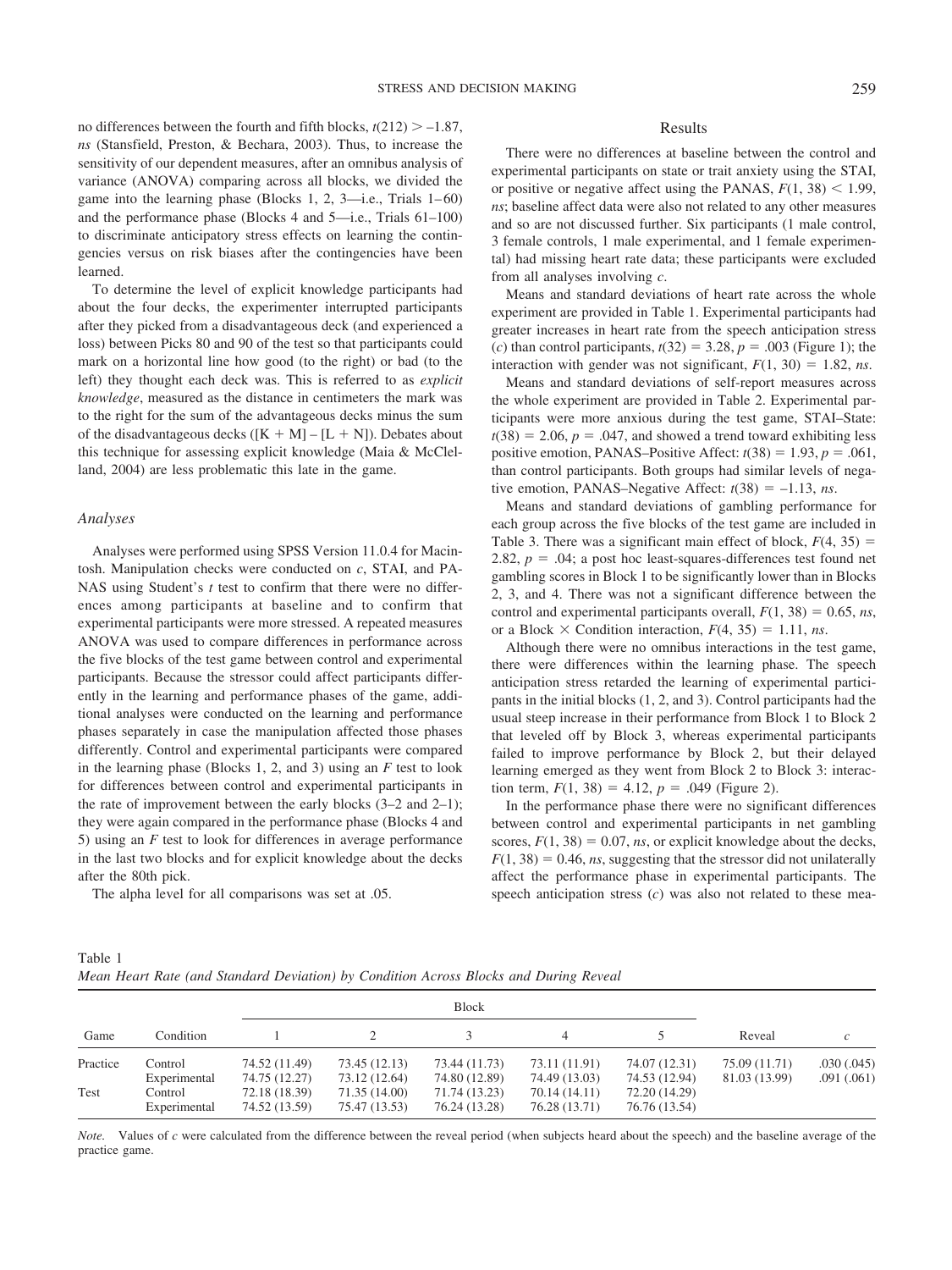

*Figure 1.* Experimental participants were physiologically aroused by the manipulation. Graph shows percentage change in heart rate for control and experimental participants from the baseline to the reveal period (*c*, calculated as [mean heart rate for reveal period – mean heart rate for practice game] / mean heart rate for practice game) when the experimental participants learned about the speech. Error bars show standard errors.  $p < .01$ .

sures in participants overall, or within experimental participants  $(r^2 < .031, ns)$ . These null results may be due to differences in the way that male and female experimental participants responded to the manipulation. Experimental female participants tended to have higher responses to the speech anticipation stress than male participants,  $t(16) = -1.79$ ,  $p = .09$ , but their mean performance phase scores were actually elevated  $(M = 4.30, SD = 5.31)$  as compared with control female participants ( $M = 2.60$ ,  $SD = 9.92$ ); whereas the mean performance phase scores were lower in experimental male participants ( $M = 2.00$ ,  $SD = 10.38$ ) as compared with control male participants  $(M = 5.10, SD = 8.54)$ . This interaction was not significant,  $F(1, 36) = 0.749$ , *ns*, most likely owing to low power in an experiment not designed to test for gender differences, but there was a similar, nonsignificant pattern in the predictions of performance phase scores and explicit knowledge by speech anticipation stress (*c*), with positive *r* values for

Table 2

*Mean Scores (and Standard Deviations) for Self-Report Scales by Condition and Time Point*

|  | The anticipation of giving a public speech was effective as a          |
|--|------------------------------------------------------------------------|
|  | stressor; it increased anxiety and heart rate only for participants in |
|  | the anticipatory stress condition and only after the stressor was      |
|  | introduced. Our main finding was that participants in the experi-      |
|  | mental condition were slower to learn the task, meaning that it took   |
|  | them longer to shift toward advantageous decision making.              |
|  | Because the main effect was observed in the learning phase and         |
|  | associated with increased arousal and anxiety and decreased pos-       |

I the learning phase and iety and decreased positive affect (but not increased negative affect), it is likely that the effect of anticipatory stress on decision making, in the learning phase of this experiment, was mediated by competition between the primary card game and the unrelated speech stressor for limited working memory resources. That is, the experimental participants were initially distracted by thoughts of the pending speech and, thus, either were slower to learn the contingencies of the four card decks or were simply not paying attention to the contingencies until after the second block. Indeed, evidence shows that increased working memory load during the IGT prevents participants from developing the somatic markers associated with the contingencies of the four decks, thus impairing decision making (Hinson, Jameson, & Whitney, 2002), and that this effect is due specifically to a disruption in the executive component of working memory and not to competition for the verbal buffer (Jameson, Hinson, & Whitney, 2004).

experimental female participants and negative *r* values for experimental male participants (performance phase: female,  $r^2 = .160$ , *ns*; male,  $r^2 = .165$ , *ns*; explicit knowledge: female,  $r^2 = .204$ , *ns*;

Discussion

male,  $r^2 = .259$ , *ns*) (Figure 3).

Both human and nonhuman studies have found that stress compromises executive functions, and especially working memory (al'Absi et al., 2002; Arnsten, 1998; Arnsten & Goldman-Rakic, 1998; Hartley & Adams, 1974; Hockey, 1970), which in turn impairs cognitive performance, such as mental arithmetic (al'Absi et al., 2002; Veltman & Gaillard, 1993). In addition, because neurochemicals released in response to stress, such as glucocorticoids (Roozendaal, McReynolds, & McGaugh, 2004; Sapolsky, 1992) and dopamine (Adler et al., 2000; Koepp et al., 1998; Pappata et al., 2002), all have receptors in the prefrontal cortex (PFC), it is reasonable to hypothesize that decision-making processes that rely on orbitofrontal portions of the PFC can also be directly affected by stress. Such a system is beneficial for shifting

| Measure    | Condition    | Baseline     | Practice     | Test          |
|------------|--------------|--------------|--------------|---------------|
| STAI-Trait | Control      | 34.9(6.67)   |              |               |
|            | Experimental | 38.21 (9.12) |              |               |
| STAI-State | Control      | 33.85 (9.84) | 36.40 (9.64) | 38.75 (9.33)  |
|            | Experimental | 36.15 (7.68) | 38.35 (8.94) | 44.90 (9.57)  |
| PANAS-PA   | Control      | 30.80(6.86)  | 32.05 (8.94) | 30.70 (10.08) |
|            | Experimental | 27.15 (7.30) | 27.20(8.45)  | 24.80 (9.27)  |
| PANAS-NA   | Control      | 12.25(3.19)  | 12.80(2.93)  | 14.20 (4.76)  |
|            | Experimental | 13.25 (3.78) | 14.45(5.22)  | 16.05(5.58)   |

*Note.* STAI = State–Trait Anxiety Inventory; PANAS = Positive and Negative Affect Schedule; PA = Positive Affect;  $NA$  = Negative Affect.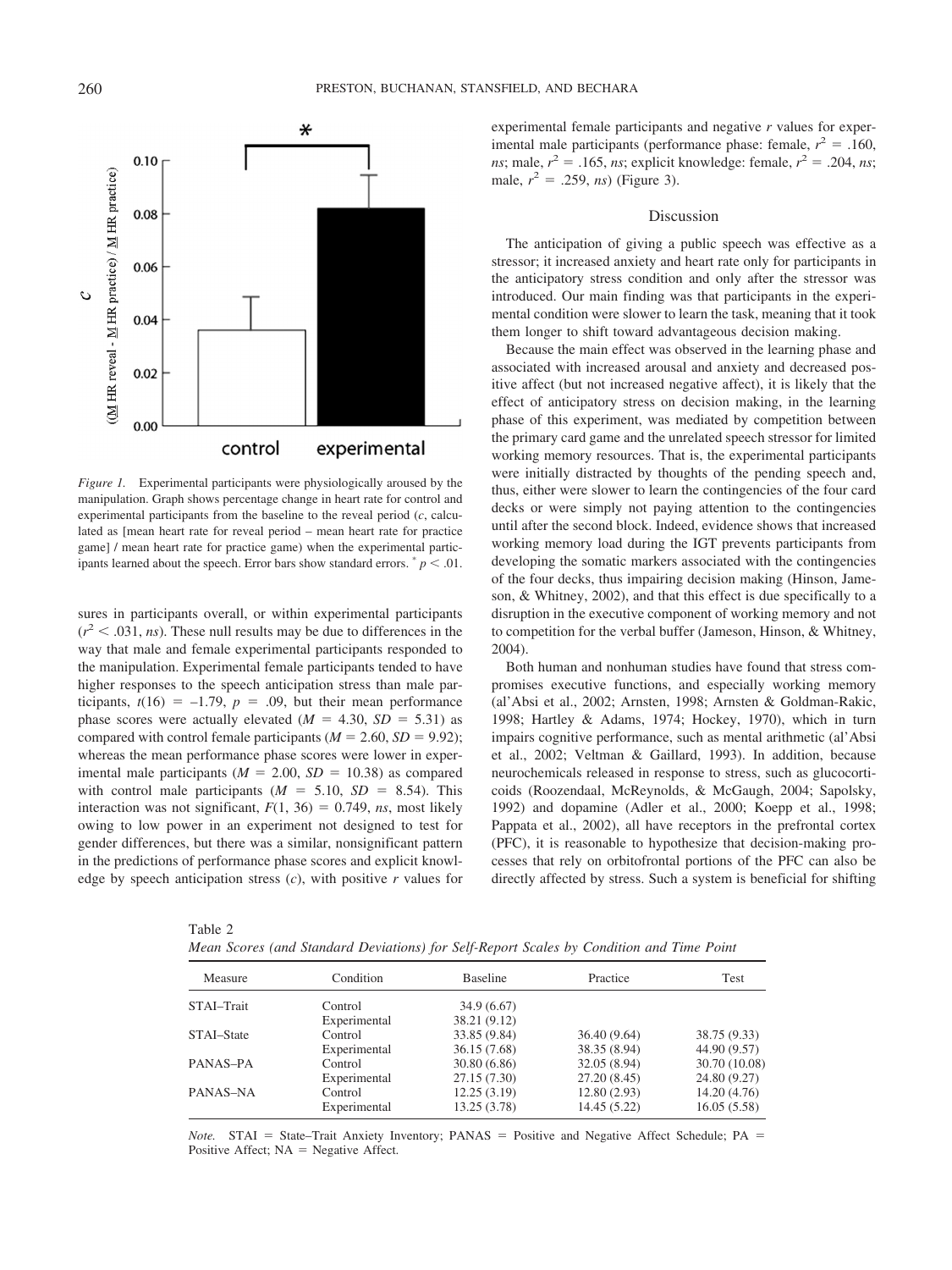|              |        |               | <b>Block</b> |            |             |             |  |  |
|--------------|--------|---------------|--------------|------------|-------------|-------------|--|--|
| Condition    | Gender |               |              |            |             |             |  |  |
| Control      | Male   | $-3.11(4.26)$ | 1.78(4.41)   | 3.78(7.38) | 6.44(8.82)  | 5.33(9.49)  |  |  |
|              | Female | 1.00(7.32)    | 5.20(8.80)   | 4.20(7.39) | 3.20(10.08) | 2.00(11.23) |  |  |
| Experimental | Male   | 2.80(9.85)    | 2.40(7.82)   | 5.20(9.76) | 3.40(12.22) | 0.60(9.52)  |  |  |
|              | Female | $-1.60(2.27)$ | 0.20(3.71)   | 3.40(6.87) | 3.40(4.53)  | 5.20(7.73)  |  |  |

Table 3 *Mean Scores (and Standard Deviations) for Gambling Performance by Condition and Gender Across Blocks*

processing under stress away from slower, more deliberative processes that depend on the PFC (Gabrieli, Poldrack, & Desmond, 1998) and toward more automatic, reflexive processes that depend on subcortical areas like the amygdala (Kensinger & Corkin, 2004).

Data indicated that male and female participants might have been differentially affected by the stressor, with female participants performing better under anticipatory stress and male participants performing worse. Given that males normally perform slightly better than females on the task (Bechara, Damasio, Tranel, & Damasio, 1997; Reavis & Overman, 2001) and are more affected by competition and achievement (Ennis, Kelly, & Lambert, 2001; Holt-Lunstad, Clayton, & Uchino, 2001), the effect seems parsimoniously explained by an inverted-U-shaped function of arousal and performance (Yerkes & Dodson, 1908). It is unlikely that any improvement in female performance can be explained simply by a reduced effect of the speech anticipation stress, because the trend was in the opposite direction; that is, experimental female participants were more aroused by the stressor than experimental male participants. One could hypothesize that female participants would be more aroused by a speech having to do with one's body and physical appearance; however, the evidence does not support this hypothesis. The original Levenson et al. (1980)



*Figure* 2. Changes in net gambling score in the learning phase of the test game (during the first three blocks) after the manipulation was introduced in experimental participants. To represent the rate of learning, the previous block is subtracted from the subsequent block (plus or minus one standard error).  $*$  *p* < .05.

study, using this same speech anticipation stressor, was conducted only with male participants and found significant increases in stress from the speech, with heart rate responses equivalent to those produced by an electrical shock stressor. Moreover, Steele and Josephs (1988) used this same speech anticipation stressor



*Figure 3.* Relationship between speech anticipation stress (*c*, calculated as [mean heart rate for reveal period – mean heart rate for practice game] / mean heart rate for practice game) on the *x*-axis and performance phase scores on the *y*-axis (top graph) and between speech anticipation stress on the *x*-axis and explicit knowledge about the goodness of the decks (bottom graph). Male participants are represented by filled circles, female participants by open squares. The thick solid line is the regression fit for all experimental participants with complete heart rate data  $(n = 18)$ ; the thin, solid line is the regression fit for males only  $(n = 9)$ ; and the thin, dotted line is the regression fit for females only  $(n = 9)$ . M HR = mean heart rate.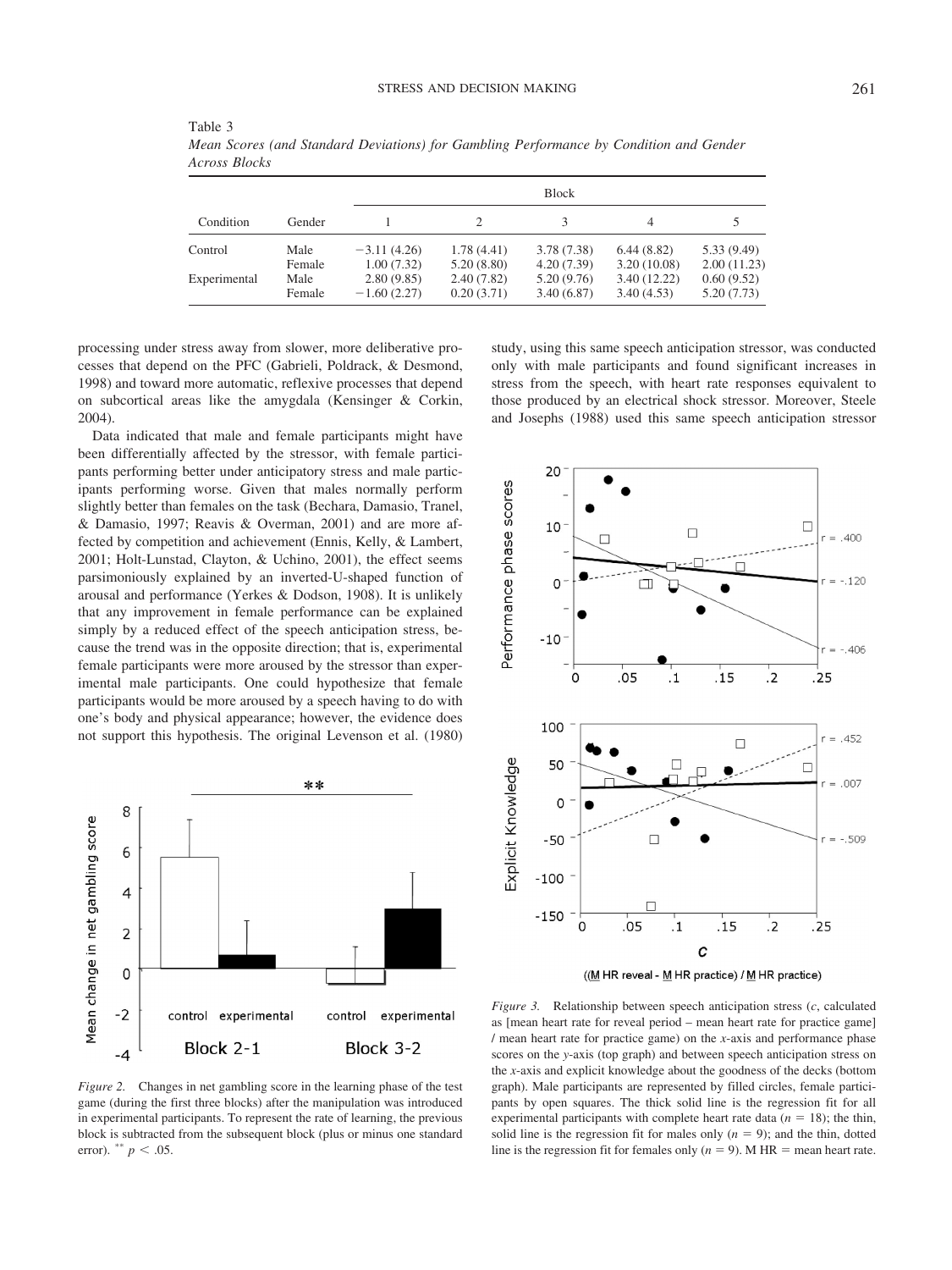with male and female participants, and they did not find any effect of gender.

A gender difference in stress and decision making is consistent with a rapidly growing body of literature in brain and behavior research. Using the IGT, Stout and colleagues (Stout, Rock, Campbell, Busemeyer, & Finn, 2005) found that drug-abusing males performed worse on the task than control males, whereas drugabusing females performed better than control females. Males generally have greater physiological and psychological responses to public speaking tasks than females (Matthews, Gump, & Owens, 2001; Sauro, Jorgensen, & Pedlow, 2003; Steiner, Ryst, Berkowitz, Gschwendt, & Koopman, 2002; Wolf, Schommer, et al., 2001). These gender differences are also mirrored by differential brain responses, with males relying more on the right hemisphere and females relying more on the left hemisphere. This pattern of hemispheric asymmetry has been found in the amygdala in a study of memory for arousing stimuli (Tranel, Damasio, Denburg, & Bechara, 2005) as well as in the PFC in a behavioral study of socioemotional and decision-making performance in ventromedial PFC patients (Bechara, Damasio, & Damasio, 2000) and in an imaging study of the IGT in intact participants (Bolla, Eldreth, Matochik, & Cadet, 2004).

From our research, it seems reasonable to conclude that emotion that is related to the task is advantageous in guiding decisions, providing access to implicit and explicit knowledge about contingencies and likely outcomes. By contrast, emotion that is unrelated to the task may disrupt prefrontal functioning and impair an individual's ability during learning to determine the costs and benefits of their choices. These results are preliminary and based on a small sample; thus, they need to be replicated in a larger sample, one that is especially designed to test for gender differences in the effects of stress on performance. Differential effects of gender in investigations of emotion and performance (memory or decision making) are increasingly common, pointing at psychological differences in the way stressors are appraised and at biological differences in the way stimuli are processed and the way stress hormones affect the brain. Future research can systematically parse the effects of emotion on the learning and performance phases of decision making and compare effects on males and females so that definitive statements can be made about the social and biological effects of emotion on behavioral decisions.

#### References

- Adler, C. M., Elman, I., Weisenfeld, N., Kestler, L., Pickar, D., & Breier, A. (2000). Effects of acute metabolic stress on striatal dopamine release in healthy volunteers. *Neuropsychopharmacology, 22,* 545–550.
- al'Absi, M., Hugdahl, K., & Lovallo, W. R. (2002). Adrenocortical stress responses and altered working memory performance. *Psychophysiology, 39,* 95–99.
- Arnsten, A. F. (1998, June 12). The biology of being frazzled. *Science, 280,* 1711–1712.
- Arnsten, A. F., & Goldman-Rakic, P. S. (1998). Noise stress impairs prefrontal cortical cognitive function in monkeys: Evidence for a hyperdopaminergic mechanism. *Archives of General Psychiatry, 55,* 362–368.
- Bechara, A., & Damasio, A. R. (2005). The somatic marker hypothesis: A neural theory of economic decision. *Games and Economic Behavior, 552,* 336–372.
- Bechara, A., Damasio, H., & Damasio, A. R. (2000). Emotion, decision making and the orbitofrontal cortex. *Cerebral Cortex, 10,* 295–307.
- Bechara, A., Damasio, H., Damasio, A. R., & Lee, G. P. (1999). Different contributions of the human amygdala and ventromedial prefrontal cortex to decision-making. *Journal of Neuroscience, 19,* 5473–5481.
- Bechara, A., Damasio, H., Tranel, D., & Damasio, A. R. (1997, February 28). Deciding advantageously before knowing the advantageous strategy. *Science, 275,* 1293–1294.
- Bechara, A., Tranel, D., & Damasio, H. (2000). Characterization of the decision-making deficit of patients with ventromedial prefrontal cortex lesions. *Brain, 123,* 2189–2202.
- Bolla, K. I., Eldreth, D. A., Matochik, J. A., & Cadet, J. L. (2004). Sex-related differences in a gambling task and its neural correlates. *Cerebral Cortex, 14,* 1226–1232.
- Cahill, L., & McGaugh, J. L. (1996). Modulation of memory storage. *Current Opinion in Neurobiology, 6,* 237–242.
- Cumming, S. R., & Harris, L. M. (2001). The impact of anxiety on the accuracy of diagnostic decision-making. *Stress & Health, 17,* 281–286.
- Domes, G., Heinrichs, M., Reichwald, U., & Hautzinger, M. (2002). Hypothalamic–pituitary–adrenal axis reactivity to psychological stress and memory in middle-aged women: High responders exhibit enhanced declarative memory performance. *Psychoneuroendocrinology, 27,* 843– 853.
- Ennis, M., Kelly, K. S., & Lambert, P. L. (2001). Sex differences in cortisol excretion during anticipation of a psychological stressor: Possible support for the tend-and-befriend hypothesis. *Stress & Health, 17,* 253–261.
- Finucane, M. L., Alhakami, A., Slovic, P., & Johnson, S. M. (2000). The affect heuristic in judgments of risks and benefits. *Journal of Behavioral Decision Making, 13,* 1–17.
- Gabrieli, J. D., Poldrack, R. A., & Desmond, J. E. (1998). The role of left prefrontal cortex in language and memory. *Proceedings of the National Academy of Sciences, USA, 95,* 906–913.
- Garvey, B. J., & Klein, K. (1993). Relationship of life stress and body consciousness to hypervigilant decision making. *Journal of Personality and Social Psychology, 64,* 267–273.
- Gray, J. R. (1999). A bias toward short-term thinking in threat-related negative emotional states. *Personality and Social Psychology Bulletin, 25,* 65–75.
- Hartley, L. R., & Adams, R. G. (1974). Effect of noise on the Stroop test. *Journal of Experimental Psychology, 102,* 62–66.
- Hernandez, M., & Bechara, A. (2006, April). *Ventromedial prefrontal damage consistently impairs performance on parallel versions of the Iowa Gambling Task.* Paper presented at the Cognitive Neuroscience Society 13th Annual Meeting, San Francisco, CA.
- Hernandez, M., Lu, X., Hyonggin, A., & Bechara, A. (2006). Development of parallel versions of the Iowa Gambling Task for repeat testing. *Journal of the International Neuropsychological Society, 12*(Suppl. 1), 44.
- Het, S., Ramlow, G., & Wolf, O. T. (2005). A meta-analytic review of the effects of acute cortisol administration on human memory. *Psychoneuroendocrinology, 30,* 771–784.
- Hinson, J. M., Jameson, T. L., & Whitney, P. (2002). Somatic markers, working memory, and decision making. *Cognitive, Affective & Behavioral Neuroscience, 2,* 341–353.
- Hockey, G. R. J. (1970). Effect of loud noise on attentional selectivity. *Quarterly Journal of Experimental Psychology, 22,* 28–36.
- Holt-Lunstad, J., Clayton, C. J., & Uchino, B. N. (2001). Gender differences in cardiovascular reactivity to competitive stress: The impact of gender of competitor and competition outcome. *International Journal of Behavioral Medicine, 8,* 91–102.
- Jameson, T. L., Hinson, J. M., & Whitney, P. (2004). Components of working memory and somatic markers in decision making. *Psychonomic Bulletin & Review, 11,* 515–520.
- Joseph, R. (1999). The neurology of traumatic "dissociative" amnesia: Commentary and literature review. *Child Abuse & Neglect, 23,* 715–727.
- Keinan, G. (1987). Decision making under stress: Scanning of alternatives